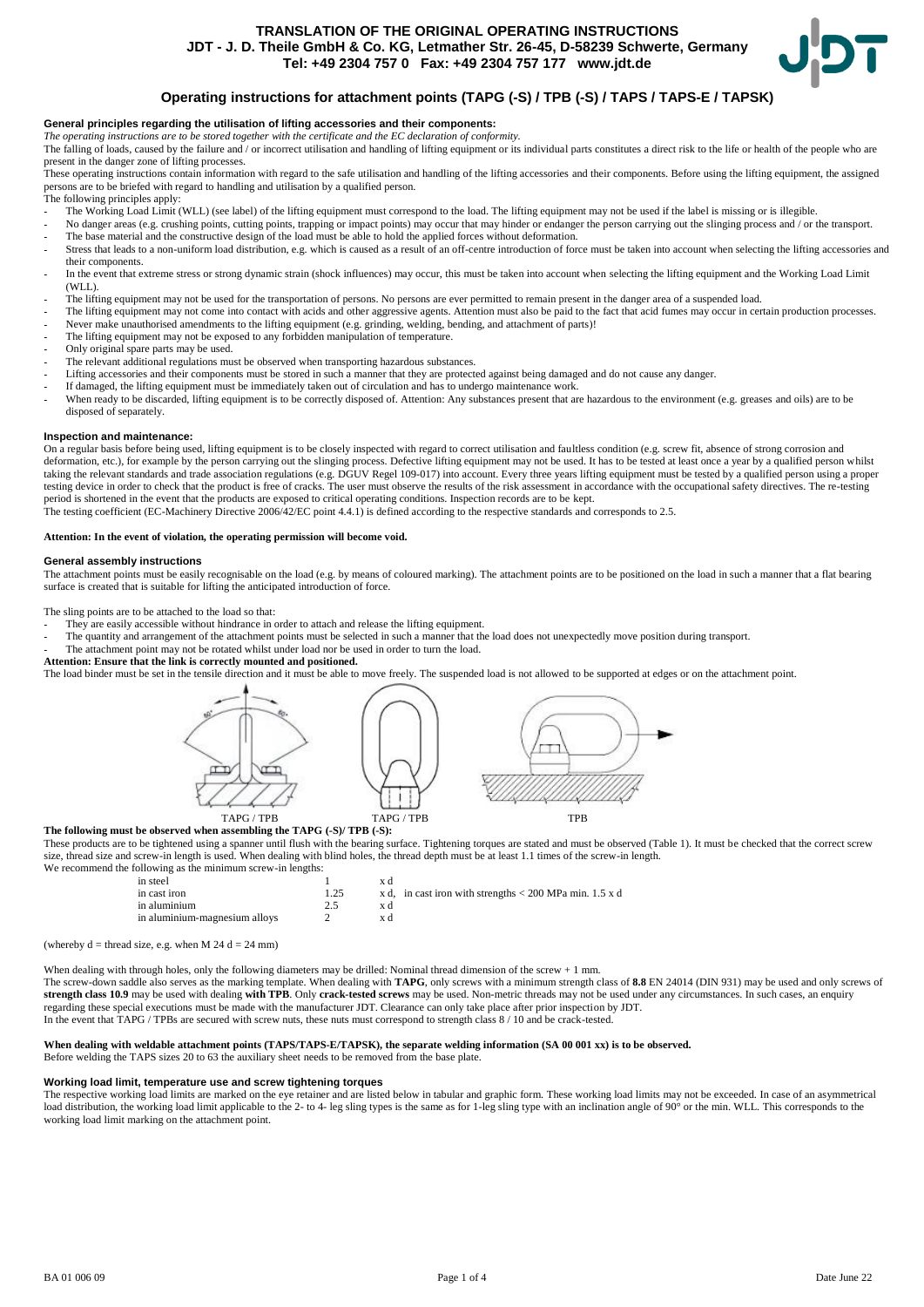**TRANSLATION OF THE ORIGINAL OPERATING INSTRUCTIONS JDT - J. D. Theile GmbH & Co. KG, Letmather Str. 26-45, D-58239 Schwerte, Germany Tel: +49 2304 757 0 Fax: +49 2304 757 177 www.jdt.de**





**TPB (-S)**











| Anschlagart                | kind of attachment       |             |                           |                       |                                  |                                  |                        |                                  |                          |            |             |
|----------------------------|--------------------------|-------------|---------------------------|-----------------------|----------------------------------|----------------------------------|------------------------|----------------------------------|--------------------------|------------|-------------|
|                            | Stück / number of pieces |             |                           | $\mathbf{1}$          | $\mathbf{2}$                     | $\sqrt{2}$                       | $\overline{c}$         | 3 o. 4                           | 30.4                     |            |             |
| Neigungswinkel             |                          |             |                           | $0^{\circ}$           | $0^{\circ}$                      | $0^{\circ}$ -45 $^{\circ}$       | $45^\circ - 60^\circ$  | $0^{\circ}$ -45°                 | $45^\circ - 60^\circ$    |            | Anziehdreh- |
|                            | Inclination angle        |             |                           | Working load          |                                  |                                  |                        |                                  |                          |            | moment      |
|                            |                          | Nominal WLL |                           | limit                 | Working load<br>limit            |                                  | Working load<br>limit  |                                  | Working load<br>limit    | Schraube   | Tightening  |
| Bezeichnung                |                          | min. WLL    |                           | <b>WLL</b>            | WLL                              |                                  | WLL                    |                                  | WLL                      | screw      | torque      |
| Code                       |                          | [t]         |                           | [t]                   | [t]                              | [t]                              | [t]                    | [t]                              | [t]                      | $[$ mm $]$ | [ Nm ]      |
| <b>TAPG</b>                | 3                        |             | 3.15                      | 4.75                  | 9.3                              | 4.25                             | 3.15                   | 6.7                              | 4.75                     | M20        | 210         |
| <b>TAPG</b>                | 5                        | 5.3         |                           | $\,$ 8 $\,$           | 16                               | 7.5                              | 5.3                    | 11.2                             | $\,8\,$                  | M24        | 290         |
| <b>TAPG</b>                | 8                        | 8           |                           | 12                    | 24                               | 11.2                             | 8                      | 17                               | 11,8                     | M27        | 550         |
| Anschlagart                | kind of attachment       |             |                           |                       |                                  |                                  |                        |                                  |                          |            |             |
|                            | Stück / number of pieces | 1           | 1                         | $\overline{c}$        | $\mathbf{2}$                     | $\overline{c}$                   | $\overline{c}$         | 30.4                             | 30.4                     |            |             |
| Neigungswinkel             |                          | $0^{\circ}$ | $90^\circ$                | $0^{\circ}$           | $90^\circ$                       | $0^{\circ}$ -45 $^{\circ}$       | $45^\circ - 60^\circ$  | $0^{\circ}$ -45 $^{\circ}$       | $45^\circ - 60^\circ$    |            | Anziehdreh- |
|                            | Inclination angle        |             |                           |                       |                                  |                                  |                        |                                  |                          |            | moment      |
|                            |                          |             | Working load limit<br>WLL |                       | Working load limit<br><b>WLL</b> | Working load limit<br><b>WLL</b> |                        | Working load limit<br><b>WLL</b> |                          | Schraube   | Tightening  |
| Bezeichnung                |                          |             |                           |                       |                                  |                                  |                        |                                  |                          | screw      | torque      |
| Code                       |                          | [t]         | [t]                       | [t]                   | [t]                              | [t]<br>21,2                      | [t]                    | [t]                              | [t]                      | $[$ mm $]$ | [ Nm ]      |
| <b>TPB</b><br><b>TPB</b>   | 15<br>20                 | 15<br>20    | 15<br>20                  | 30<br>40              | 30<br>40                         | 28                               | 15<br>20               | 31.5<br>42                       | 22.4<br>30               | M36<br>M42 | 675<br>1050 |
| <b>TPB</b>                 | 25                       | 25          | 25                        | 50                    | 50                               | 33,5                             | 25                     | 50                               | 37.5                     | M45        | 1400        |
| <b>TPB</b>                 | 30                       | 30          | 30                        | 60                    | 60                               | 42                               | 30                     | 63                               | 45                       | M48        | 1900        |
| TPB                        | 32                       | 32          | 32                        | 64                    | 64                               | 45                               | 32                     | 67                               | 47.5                     | M56        | 2150        |
|                            |                          |             |                           |                       |                                  |                                  |                        |                                  |                          |            |             |
| Anschlagart                |                          |             |                           |                       |                                  |                                  |                        |                                  |                          |            |             |
|                            | kind of attachment       |             |                           |                       |                                  |                                  |                        |                                  |                          |            |             |
|                            | Stück / number of pieces | 1           | $\mathbf{1}$              | $\sqrt{2}$            | $\overline{c}$                   | $\overline{c}$                   | $\overline{c}$         | 30.4                             | 30.4                     |            |             |
| Neigungswinkel             |                          |             |                           |                       |                                  |                                  |                        |                                  |                          |            |             |
|                            | Inclination angle        | $0^{\circ}$ | $90^\circ$                | $0^{\circ}$           | $90^\circ$                       | $0^{\circ}$ -45 $^{\circ}$       | $45^\circ - 60^\circ$  | $0^{\circ}$ -45 $^{\circ}$       | $45^\circ - 60^\circ$    |            |             |
|                            |                          |             | Working load limit        |                       | Working load limit               | Working load limit               |                        | Working load limit               |                          |            |             |
| Bezeichnung                |                          |             | WLL                       |                       | WLL                              | <b>WLL</b>                       |                        |                                  | WLL                      |            |             |
| Code                       |                          | [t]         | [t]                       | [t]                   | [t]                              | [t]                              | [t]                    | [t]                              | [t]                      |            |             |
| <b>TAPS</b>                | 1                        | 1.6         | 1.12                      | 3.2                   | 2.24                             | 1.6                              | 1.12                   | 2.36                             | 1.7                      |            |             |
| <b>TAPS</b><br><b>TAPS</b> | $\overline{2}$<br>3      | 3<br>4.75   | $\overline{2}$<br>3.15    | 6<br>9.5              | $\overline{4}$<br>6.3            | 2.8<br>4.25                      | $\overline{c}$<br>3.15 | 4,25<br>6.7                      | 3<br>4.75                |            |             |
| <b>TAPS</b>                | 5                        | $\,$ 8 $\,$ | 5.3                       | 16                    | 10.6                             | 7.5                              | 5.3                    | 11.2                             | 8                        |            |             |
| TAPS                       | 8                        | 12          | $\,$ 8 $\,$               | 24                    | 16                               | 11.2                             | 8                      | 17                               | 11,8                     |            |             |
| <b>TAPS</b>                | 15                       | 22.4        | 15                        | 45                    | 30                               | 21.2                             | 15                     | 31.5                             | 22.4                     |            |             |
|                            |                          |             | 20                        |                       | 40                               |                                  |                        |                                  |                          |            |             |
| <b>TAPS</b><br><b>TAPS</b> | 20<br>25                 | 30<br>37.5  | 25                        | 60<br>75              | 50                               | 30<br>33.5                       | 20<br>25               | 40<br>50                         | 30<br>37.5               |            |             |
| <b>TAPS</b>                | 30                       | 45          | 30                        | 90                    | 60                               | 42                               | 30                     | 63                               | 45                       |            |             |
| TAPS                       | 35                       | 50          | 35                        | 100                   | 70                               | 49                               | 35                     | 73,5                             | 52,5                     |            |             |
| <b>TAPS</b>                | 40                       | 60          | 40                        | 120                   | 80                               | 56                               | 40                     | 85                               | 60                       |            |             |
| <b>TAPS</b><br><b>TAPS</b> | 50<br>63                 | 71<br>75    | 50<br>63                  | 142<br>150            | 100<br>126                       | 71<br>90                         | 50<br>63               | 106<br>132                       | 75<br>95                 |            |             |
|                            |                          |             |                           |                       |                                  |                                  |                        |                                  |                          |            |             |
| Anschlagart                |                          |             |                           |                       |                                  |                                  |                        |                                  |                          |            |             |
|                            | kind of attachment       |             |                           |                       |                                  |                                  |                        |                                  |                          |            |             |
|                            |                          |             |                           |                       |                                  |                                  |                        |                                  |                          |            |             |
|                            | Stück / number of pieces |             |                           | $\mathbf{1}$          | $\sqrt{2}$                       | $\boldsymbol{2}$                 | $\mathbf{2}$           | 3 o. 4                           | 3 o. 4                   |            |             |
| Neigungswinkel             |                          |             |                           | $0^{\circ}$           | $0^{\circ}$                      | $0^{\circ}$ -45 $^{\circ}$       | $45^\circ - 60^\circ$  |                                  | $0^{\circ}$ -45° 45°-60° |            |             |
|                            | Inclination angle        |             |                           |                       |                                  |                                  |                        |                                  |                          |            |             |
|                            |                          | Nominal WLL |                           | Working load<br>limit | Working load<br>limit            |                                  | Working load<br>limit  |                                  | Working load<br>limit    |            |             |
| Bezeichnung                |                          | min. WLL    |                           | WLL                   | WLL                              |                                  | WLL                    |                                  | WLL                      |            |             |
| Code                       |                          | [t]         |                           | [t]                   | [t]                              | [t]                              | [t]                    | [t]                              | [t]                      |            |             |
| <b>TAPSK</b>               | 3                        |             | 3.15                      | 3.15                  | 6.3                              | 4.25                             | 3.15                   | 6.7                              | 4.75                     |            |             |
| <b>TAPSK</b>               | 5                        | 5.3         |                           | 5.3                   | 10.6                             | $7.5\,$                          | 5.3                    | 11.2                             | $\,8\,$                  |            |             |
| <b>TAPSK</b>               | 8                        | 8           |                           | 8                     | 16                               | 11.2                             | 8                      | 17                               | 11,8                     |            |             |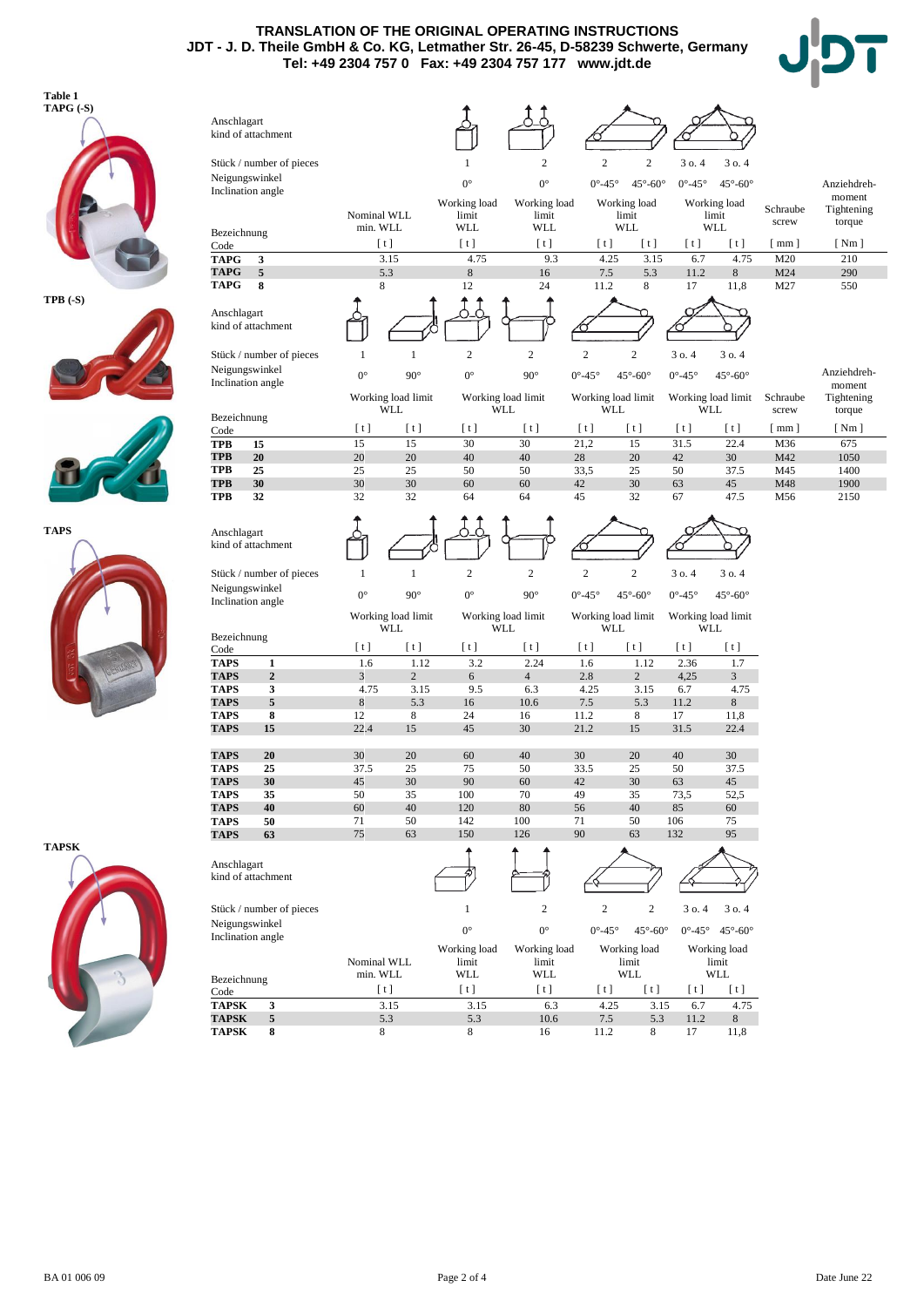# **TRANSLATION OF THE ORIGINAL OPERATING INSTRUCTIONS JDT - J. D. Theile GmbH & Co. KG, Letmather Str. 26-45, D-58239 Schwerte, Germany Tel: +49 2304 757 0 Fax: +49 2304 757 177 www.jdt.de**





## **For the attachment points to screw-on (TAPG (-S) / TPB (-S))**

The working temperature of the attachment points to screw-on can be restricted by the screw used. The screw supplier must be questioned with regard to this matter. Respective to the nominal size of the screw, the tightening torques as stated in Table 1 must be taken into consideration. In the event that attachment points are to be applied in temperatures ranging from -40 (-20) and +400°C, we recommend the use of weldable attachment points.

## **For the attachment points to weld on (TAPS / TAPS-E / TAPSK)**

Special attention should be paid to the maximum temperature the lifting equipment can assume on an individual basis. The impact of higher temperatures on the lifting capacity (WLL) of various grades of lifting equipment is stated in the following table 2: **Table 2**

| Working temperature in °C                   | WLL in % |
|---------------------------------------------|----------|
| minus $40^{\circ}$ C - plus $200^{\circ}$ C | 100      |
| plus $200^{\circ}$ C - plus $300^{\circ}$ C | 90       |
| plus $300^{\circ}$ C - plus $400^{\circ}$ C | 75       |

Working temperature of TAPS 1 to TAPS 15, TAPS-E and TAPSK is minus 20°C – plus 400°C.

| above 400°C                                         | not allowed |
|-----------------------------------------------------|-------------|
| plus $300^{\circ}$ C - plus $400^{\circ}$ C         | 75          |
| plus 200 $\rm ^{\circ}C$ - plus 300 $\rm ^{\circ}C$ | 90          |
| .                                                   |             |



Translation of the original operating instructions In case of doubts or misunderstanding, the German version of the document is decisive.